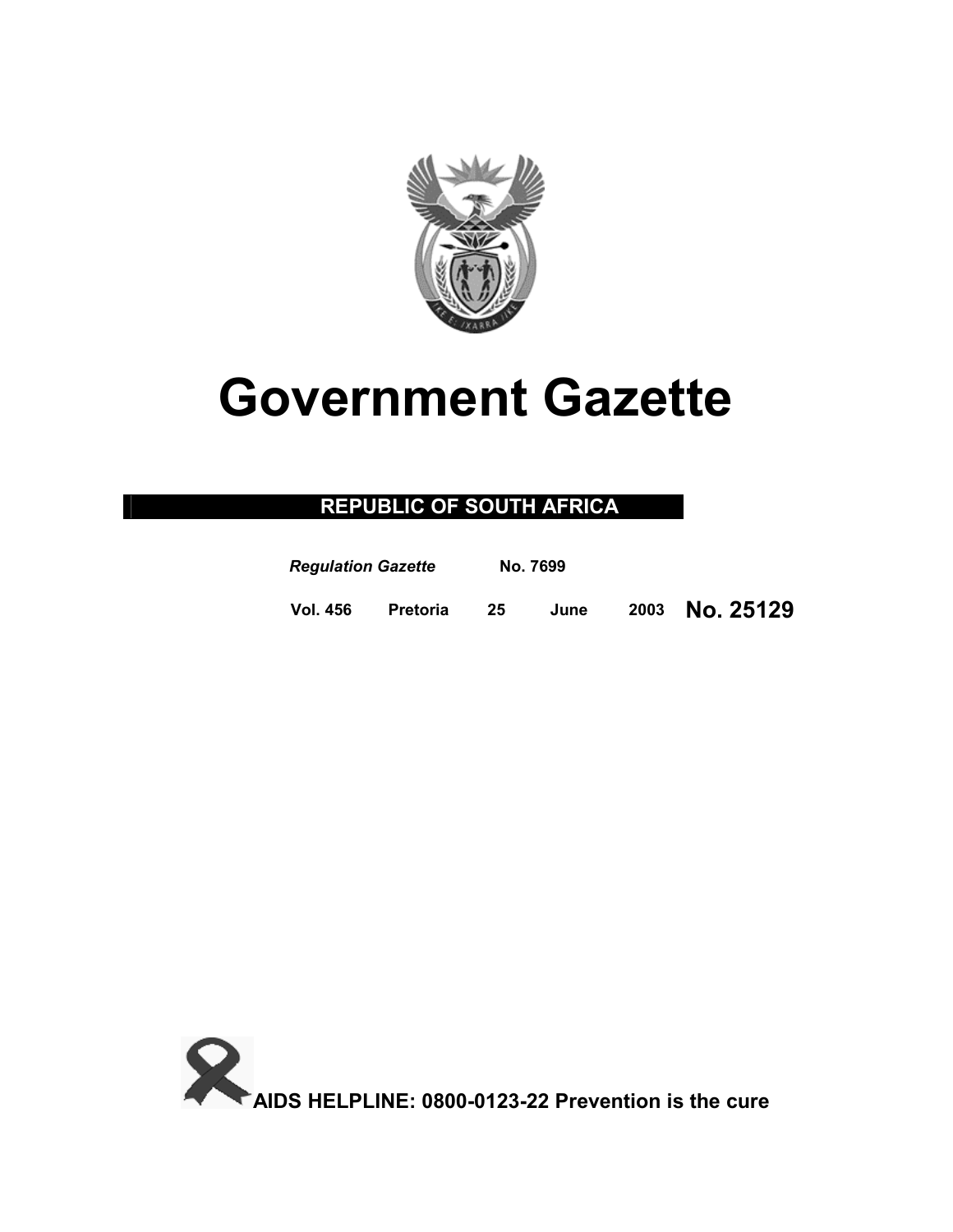## **DEPARTMENT OF LABOUR DEPARTEMENT VAN ARBEID**

**No. R. 929 25June2003** 

### **OCCUPATIONAL HEALTH AND SAFETY ACT, 1993 (ACT NO. 85 OF 1993)**

#### General Administrative Regulations, **2003**

The Minister of Labour has, under section 43 of the Occupational Health and Safety Act, 1993 (Act No. 85 of 1993), after consultation with the Advisory Council for Occupational Health and Safety, made the regulations in the Schedule.

#### **SCHEDULE**

#### **Definitions**

**1.** In these Regulations, any word or expression to which a meaning has been assigned in the Act shall have the meaning so assigned and, unless the context otherwise indicates---

"bargaining council" means the bargaining council established **by** section 27 of the Labour Relations Act;

"CCMA" means the Commission for Conciliation, Mediation and Arbitration established by section 112 of the Labour Relations Act;

"Compensation Commissioner" means the Compensation Commissioner appointed under section 2 of the Compensation for Occupational Injuries and Diseases Act, 1993;

"Compensation for Occupational Injuries and Diseases **Act"** means the Compensation for Occupational Injuries and Diseases Act, 1993 (Act No. 130 of 1993);

"Labour Court" means the Labour Court established by section 151 of the Labour Relations Act:

"Labour Relations Act" means the Labour Relations Act, 1995 (Act No. **66** of 1995);

"provincial director", in respect of the-

- (a) Province of Eastern Cape, means the Provincial Director: Eastern Cape, Department of Labour, Private Bag X9005, East London, **5200;**
- *(b)* Province of Free State, means the Provincial Director: Free State, Department of Labour, P.O. Box 522, Bloemfontein, 9300;
- (c) Province of Gauteng in the Magisterial Districts of-
	- (i) Benoni, Bronkhorstspruit, Cullinan, Kmgersdorp, Nigel, Pretoria, Randfontein, Soshanguve 1, Soshanguve **2,** Springs and Wonderboom,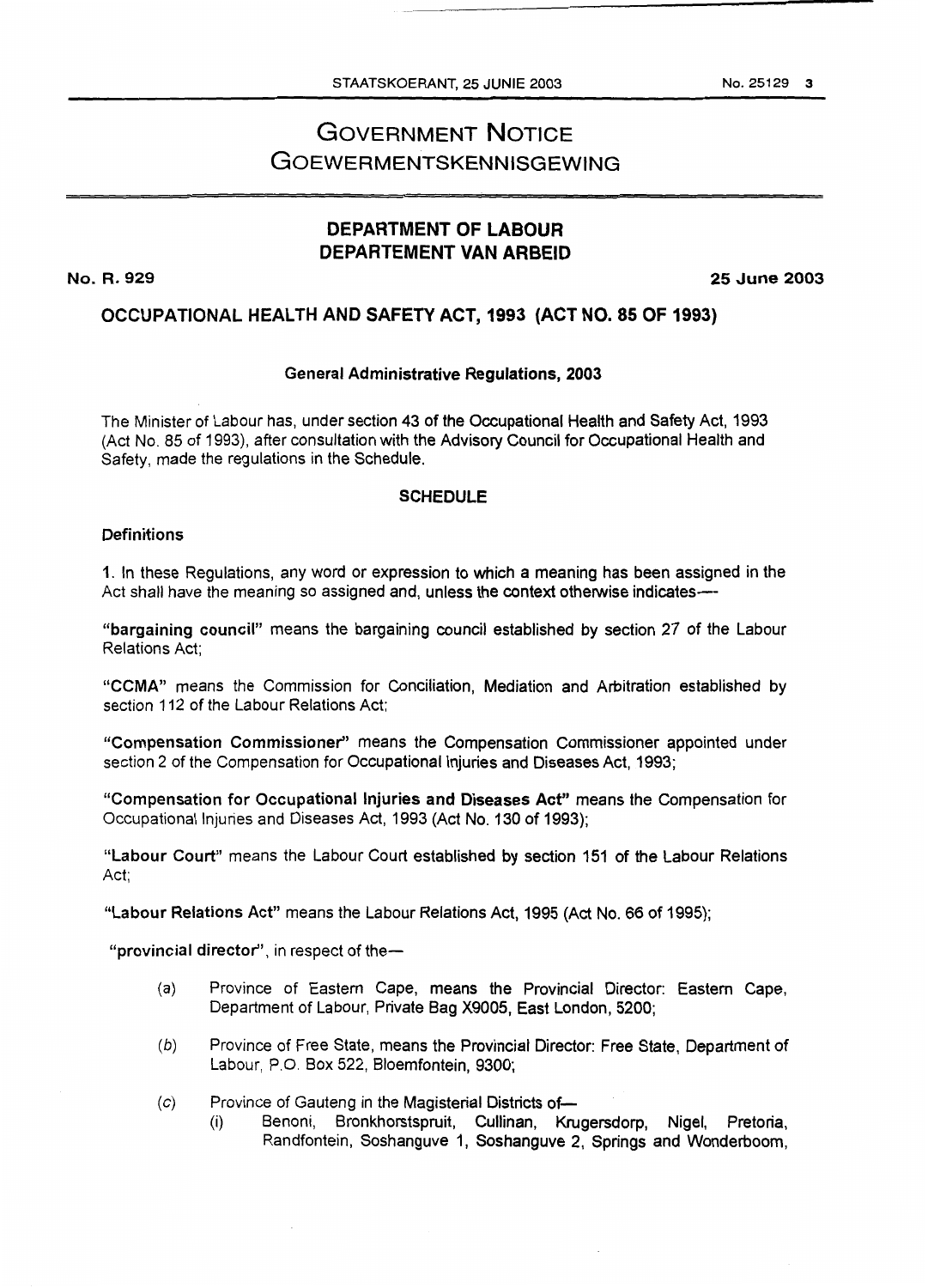means the Provincial Director: Gauteng North, Department of Labour, P. *0.* Box 393, Pretoria, 0001; or

- (ii) Alberton, Boksburg, Brakpan, Germiston, Heidelberg, Johannesburg, Kemptonpark, Oberholzer, Randburg, Roodepoort, Vanderbijlpark, Vereeniging and Westonaria, means the Provincial Director: Gauteng South, Department of Labour, P. *0.* Box 4560, Johannesburg, 2000;
- (d) Province of KwaZulu-Natal, means the Provincial Director: KwaZulu-Natal, Department of Labour, P. 0. Box **940,** Durban, 4000;
- (e) Province of Mpumalanga, means the Provincial Director: Mpumalanga, Department of Labour, Private Bag X7263, Wtbank, 1035;
- $v(t)$  Province of the Northern Cape, means the Provincial Director: Northem Cape, Department of Labour, Private Bag X5102, Kimberley, 8300;
- *(9)* Limpopo Province, means the Provincial Director: Limpopo, Department of Labour, Private Bag X9368, Pietersburg, 0700;
- *(h)* Province of North West, means the Provincial Director: North West, Department of Labour, Private Bag X1 , Buhrmansdrif, 2867; or
- *(i)* Province of the Western Cape, means the Provincial Director: Westem Cape, Department of Labour, P. *0.* Box 872, Cape Town, 8000, and

**"provincial executive manager" has** a corresponding meaning;

**"registered trade union for a workplace"** means a trade union registered in terms of the Labour Relations Act, with members in that workplace;

**"the Act"** means the Occupational Health and Safety Act, 1993(Act No. *85* of 1993); **and** 

**"WCL** I", **"WCL** 2" and **'WCL** 22" means the prescribed **forms** for reporting of incidents and occupational diseases referred to in the Compensation for Occupational Injuries and Diseases Act.

#### **Access to premises**

2.(1) No person shall refuse an inspector entry into his or her premises to perform his or her functions unless that person is authorized to do so by any other law.

(2) An inspector or his or her assistant may require an employer or user to make a person available who has full knowledge of the hazards associated with the activities of the workplace to accompany him or her during the entire visit of the workplace.

#### **Exemption**

**3.** A certificate of exemption issued in terms of section 40 of the Act shall be signed by the chief inspector.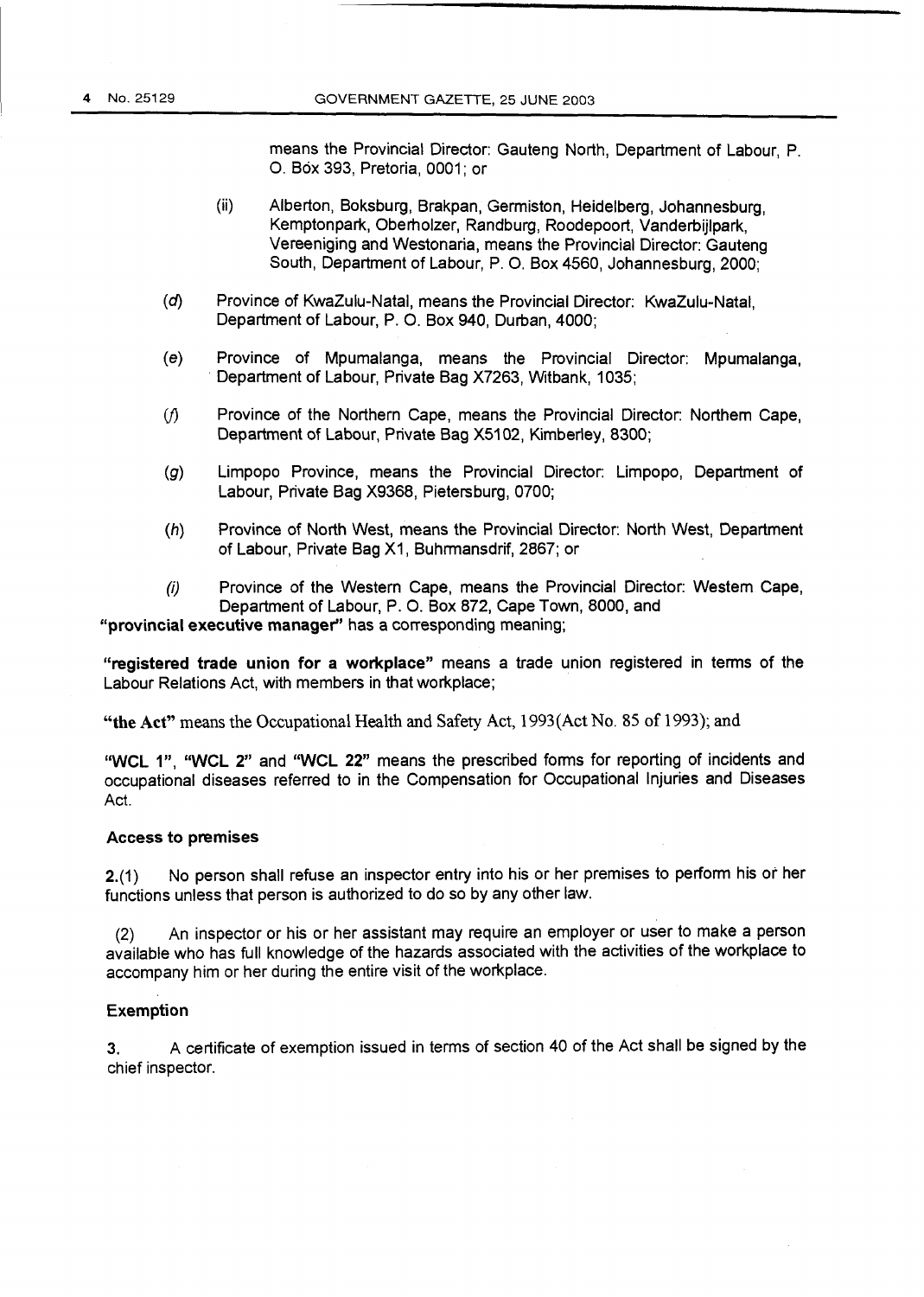#### **Copy of the Act**

**4.** Every employer with five or more persons in his employ shall have a copy of the Act and the relevant regulations readily available at the work place: Provided that, where the total number of employees is less than five, the employer shall, on request of an employee, make a copy of the Act available to that employee.

#### **Health and safety committee**

**5.** Where a health and safety committee has been established in terms of section 19 of the Act, an employer shall-

- *(a)* ' make available a suitable meeting place to such committee; and
- *(b)* ensure that the records, as contemplated in section **20(2)** of the Act, are kept for a period of at least three years.

#### **Negotiations and consultations before designation of health and safety representatives**

*641)* The employer shall, in any workplace where there must be a health and safety representative in terms of section 17(1) of the Act and within four months after the commencement of these regulations or after commencing business, meet with the registered trade unions of that workplace in order to consult or bargain in good faith and conclude an agreement concerning the-

- *(a)* nomination or election of health and safety representatives;
- **(6)** terms of office of health and safety representatives and the circumstances and the prescribed manner in which they may be removed as health and safety representatives;
- (c) manner in which vacancies are to be filled:
- (d) manner in which health and safety representatives must perform their functions in terms of the Act; and
- (e) facilities, training and assistance that must be provided to a health and safety representative in terms of section **18(3)** of the Act;

Provided that, where there is no registered trade union, the employer shall enter into consultation with all employee representatives in that workplace in order to conclude an agreement with regard *to* subregulation (1).

(2) An agreement referred to in subregulation (1) may include two or more employers as parties to the agreement.

(3) The conditions applicable to collective agreements in terms of the Labour Relations Act, read with the changes required by the context, shall apply to agreements concluded in terms of subregulation  $(1)$ .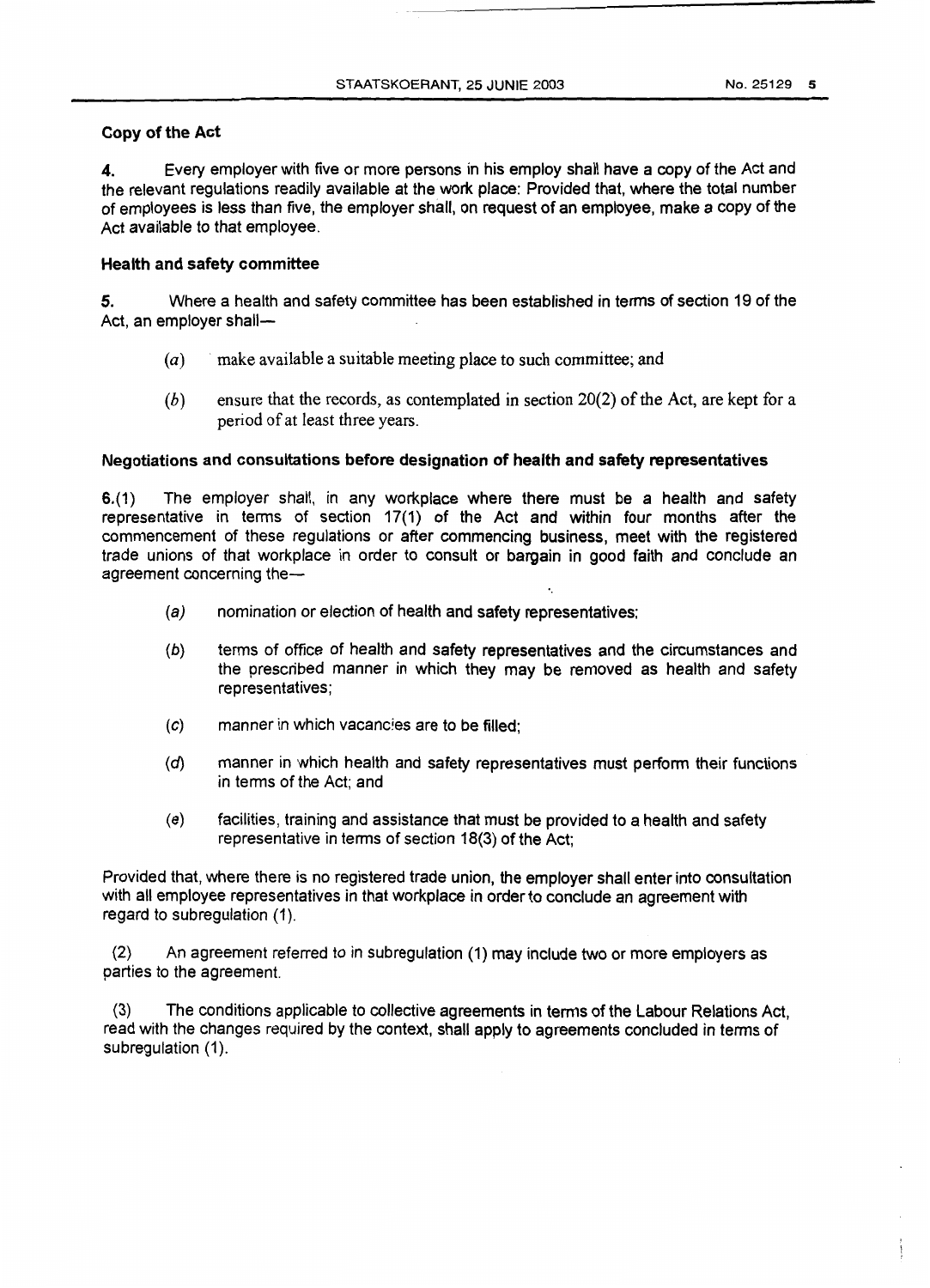**(4)** A dispute shall exist if no agreement in terms of subregulation (I) is concluded on the arrangement and procedures for the nomination and the election of health and safety representatives at a workplace.

*(5)* If a dispute exists in terms of subregulation **(4),** any party to the dispute may refer the dispute to the CCMA or Bargaining Council.

(6) If a dispute is referred to the CCMA or Bargaining Council under subregulation **(9,** the CCMA shall attempt to resolve it through conciliation.

(7) If a dispute remains unresolved, any party to the dispute may request that it be resolved through arbitration, in which case the CCMA shall, taking into account the objectives of the Act and the proposals of the parties, determine the arrangement and procedures for the nomination or the election of the health and safety representatives.

#### **Designation of health and safety representatives**

**7.** An employer shall ensure that the designation of health and safety representatives **is** in accordance with the agreement contemplated in regulation 6.

#### **Reporting of incidents and occupational diseases**

8.(1) An employer or user, as the case may be, shall-

- *(a)* within seven days of any incident referred to in section 24(l)(a) of the Act, give notice thereof to the provincial director in the form of WCL1 or WCL 2; and
- *(b)* where a person, in consequence of such an incident, dies, becomes unconscious, suffers the **loss** of a limb or part of a limb, or is otherwise injured or becomes ill to such a degree that he or she is likely either to die or to suffer a permanent physical defect, such incident, including any other incident contemplated in section 24(1)(b) and (c) of the Act, shall forthwith also be reported to the provincial director by telephone, facsimile or similar means of communication.

(2) If an injured person dies after notice of the incident in which he or she was injured was given in terms of subregulation (1), the employer or user, as the case may be, shall forthwith notify the provincial director of his or her death.

(3) Whenever an incident arising out of or in connection with the activities of persons at work occur to persons other than employees, the user, employer or self-employed person, as the case may be, shall forthwith notify the provincial director by facsimile or similar means of communication as to the-

- *(a)* name of the injured person;
- *(b)* address of the injured person;
- (c) name of the user, employer or self-employed person;
- *(d)* address of the user, employer or self-employed person;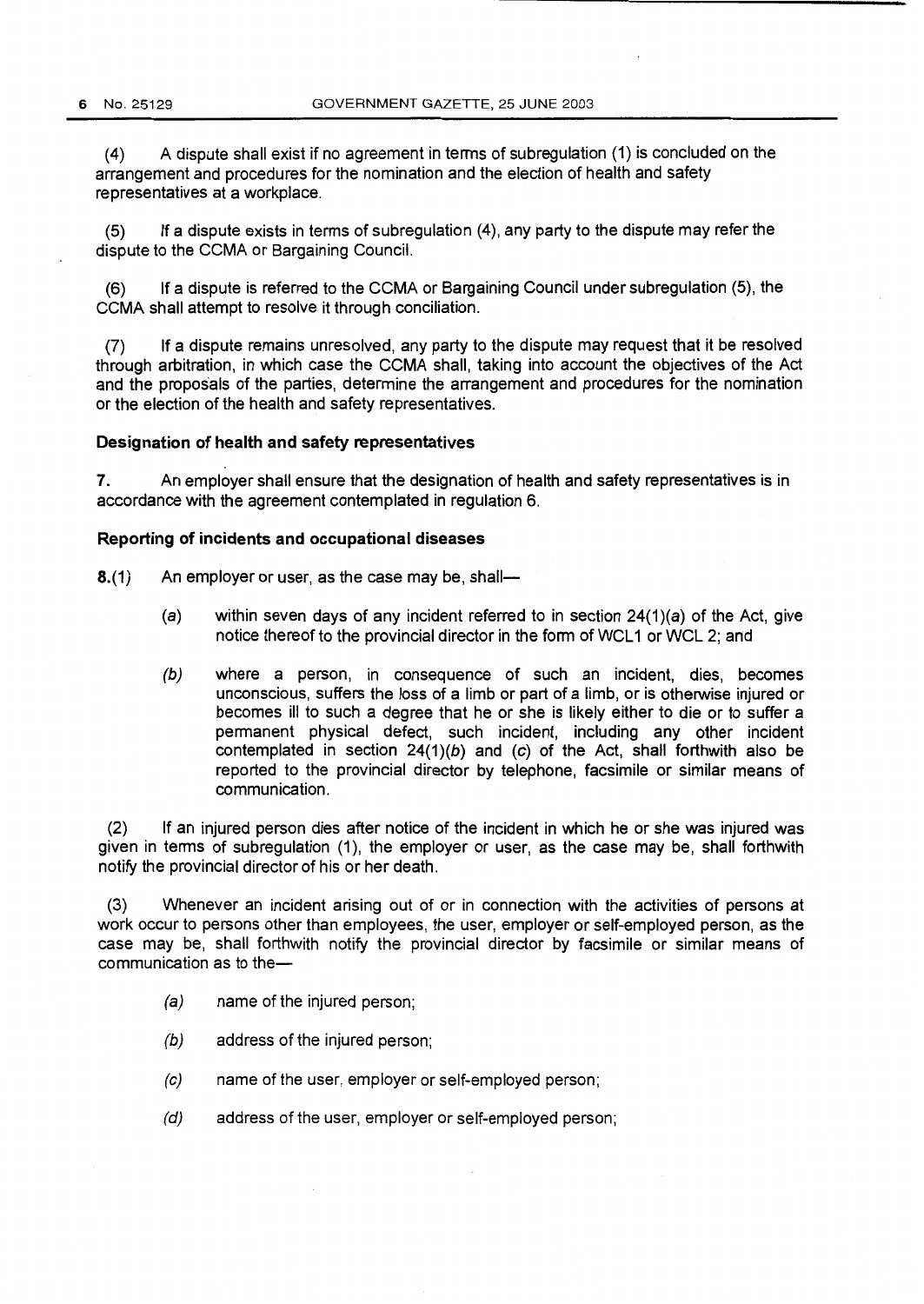- 
- (e) telephone number of the user, employer or self-employed person;
- $(f)$  name of contact person;
- *(9)* details of incident:
	- (i) What happened;
	- (ii) where it happened (place);
	- (iii) when it happened (date and time);
	- (iv) how it happened;
	- (v) why it happened; and
	- *(h)* names of witnesses.

(4) Any registered medical practitioner shall, within 14 days of the examination or treatment of a person for a disease contemplated in section 25 of the Act, give notice thereof to the chief inspector and the employer in the form of WCL 22.

(5) Any other person not contemplated in this regulation may in writing give notice of any disease contemplated in section 25 of the Act, to the employer and chief inspector.

#### **Recording and investigation of incidents**

**9.(1)** An employer or user shall keep at a workplace or section of a workplace, as the case may be, a record in the form of Annexure 1 for a period of at least three years, which record shall be open for inspection by an inspector, of all incidents which he or she is required to report in terms of section 24 of the Act and also of any other incident which resulted in the person concerned having had to receive medical treatment other than first aid.

(2) An employer or user shall cause every incident which must be recorded in terms of subregulation (1), to be investigated by the employer, a person appointed by him or her, by a health and safety representative or a member of a health and safety committee within **7** days from the date of the incident and finalised as soon as is reasonably practicable, or within the contracted period in the case of contracted workers.

(3) The employer or user shall cause the findings of the investigation contemplated in subregulation (2) to be entered in Annexure 1 immediately after completion of such investigation.

(4) An employer shall cause every record contemplated in subregulation (1) to be examined by the health and safety committee for that workplace or section of the workplace at its next meeting and shall ensure that necessary actions, as may be reasonable practicable, are implemented and followed up to prevent the recurrence of such incident.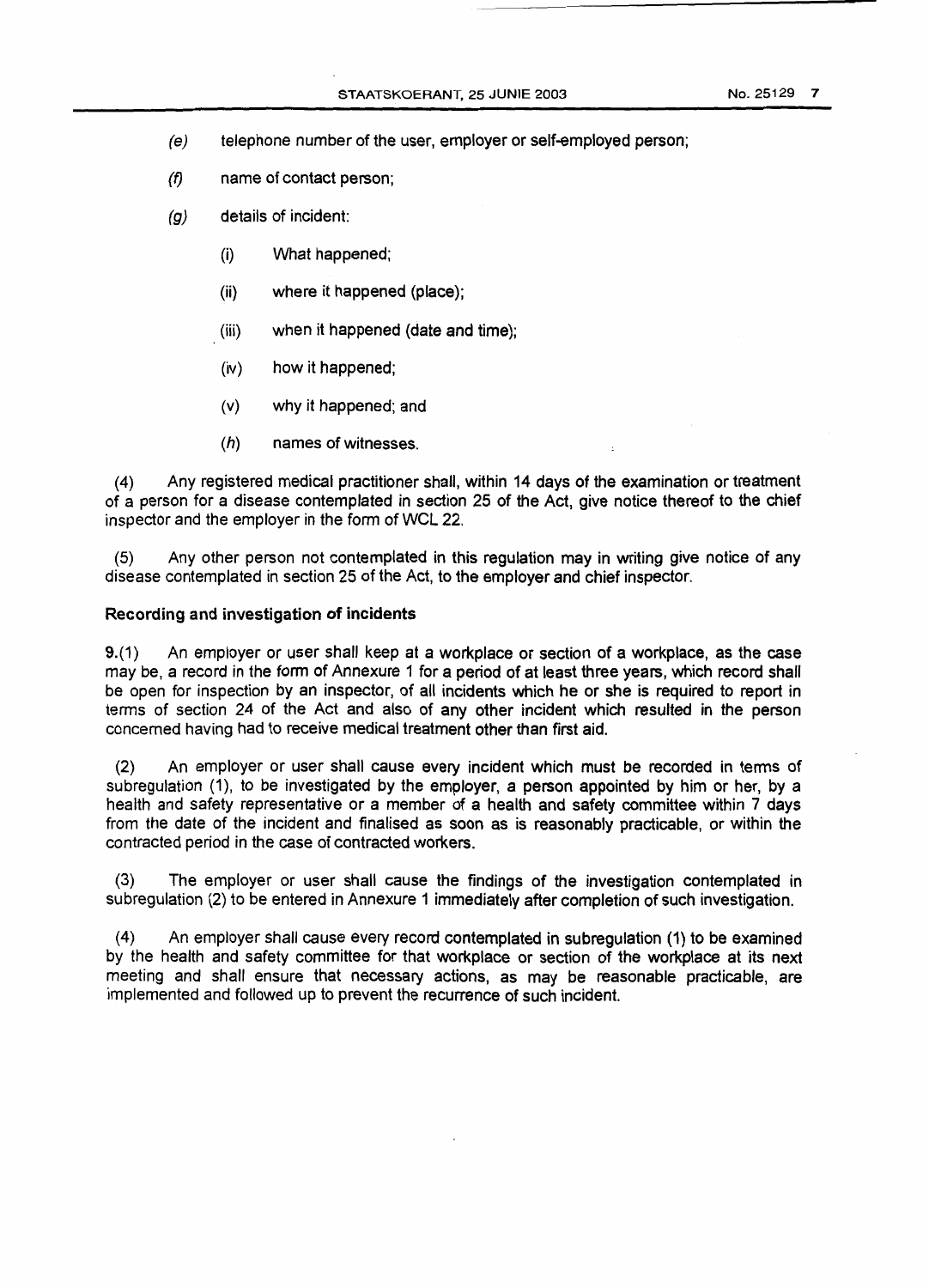#### Witness at inquiry

10.(1) When an inspector is directed to hold a formal inquiry into an incident in terms of section 32(1) of the Act, he or she shall notify the employer or user concerned of the date, time and place of such inquiry.

(2) The employer or user shall forthwith advise in writing those persons who witnessed an incident, the union recognised by him or her and any other person specified by the inspector, of such date, time and place, and that their presence shall be required at the inquiry.

(3) The employer or user concerned shall ascertain which of the persons he or she has advised in terms of subregulation (2) are likely to refuse to attend the inquiry, and shall forthwith advise the inspector of the names and addresses of such persons in for the inspector to subpoena such persons.

(4) A subpoena issued in **terms** of section 32(2) of the Act shall be in the form of Annexure 2: Provided that, when a subpoena **is** served personally on a person, the service of such subpoena may be effected by any person authorised thereto by the inspector who has signed it.

#### Returns

11. An employer or a user shall on demand furnish the inspector with such returns as may be required for the purposes of the administration of the Act.

#### Offences and penalties

12. Any person who-

- *(a)* contravenes or fails to comply with any provision of regulations 2(1), 4, **5,** 6(1), 7, 8(1)! 8(2), 8(3), 8(4), 9(1), 9(2), 9(3), 9(4), 10(2) or IO(3);
- *(b)* fails to furnish a retum required in terms of regulation 11 ; or
- *(c)* refuses or fails to comply, to the best of his or her ability, with a request made by the inspector to make available a person to accompany him or her during the visit of the workplace,

shall be guilty of an offence and liable on conviction to a fine or to imprisonment for a period not exceeding 12 months and, in the case of a continuous offence, to an additional fine of *WOO* for each day on which the offence continues or to additional imprisonment of one day for each day on which the offence continues: Provided that the period of such additional imprisonment shall in **no** case exceed 90 days.

#### Repeal **of** regulations

**t** 

13. Regulations 1, 2, 3, 4, 5, 6, 8, 9, 12, 14, 15, 16, and 17 of the General Administrative Regulations, published under Government Notice No. R: 1449 of 6 September 1996, are hereby repealed.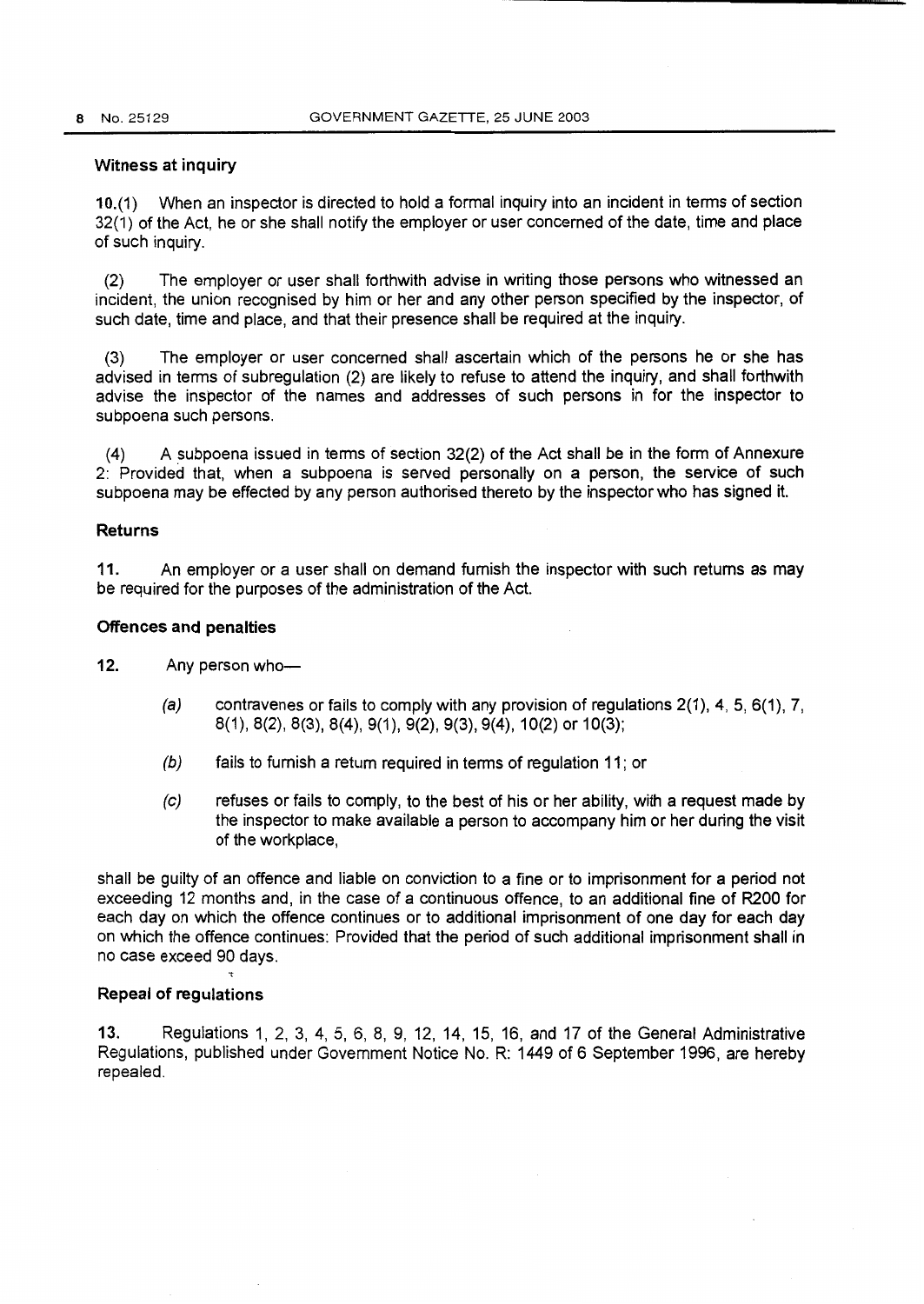#### **ANNEXURE 1**

#### **OCCUPATIONAL HEALTH AND SAFETY ACT, 1993 (ACT NO 85 OF 1993)**

#### **REGULATION 9 OF THE GENERAL ADMINISTRATIVE REGULATIONS**

#### **RECORDING AND INVESTIGATION OF INCIDENTS**

#### **A. RECORDING OF INCIDENT**  1. Name of employer ....................................................................................................................................... ... ,. 2. Name of affected person ............................................................................................. 3. Identity number of affected person .............................................................................. **4.**  Date of incident ....................................... **5.** Time **of** incident .............................................. Hand 6. Part of body affected Head or Eye **Trunk Finger** Finger Arm | Foot | Leg | Internal | Multiple Contusion or Sprains Fractures **7.**  Effect on person **Bums** Amputation wounds or strains Unconscio Electric Asphyxiation Poisoning Occupational shock **Disease** usness **8.**  Expected period of I 0-13 I **2-4** I >4-16 I >I642 I >52 weeks or I Killed disablement (days weeks weeks permanent disablement 9. Description of occupational disease ............................................................................ 10. Machine/process involvedltype of work performed/exposure\*\* ........................................ 11. Was the incident reported to the Compensation Commissioner and Provincial Director? <sup>I</sup>Yes 1 **NO** I 12. Was the incident reported to the police?' Yes | No 13. SAPS office and reference .....................................................................................

'to be completed in case of a fatal incident.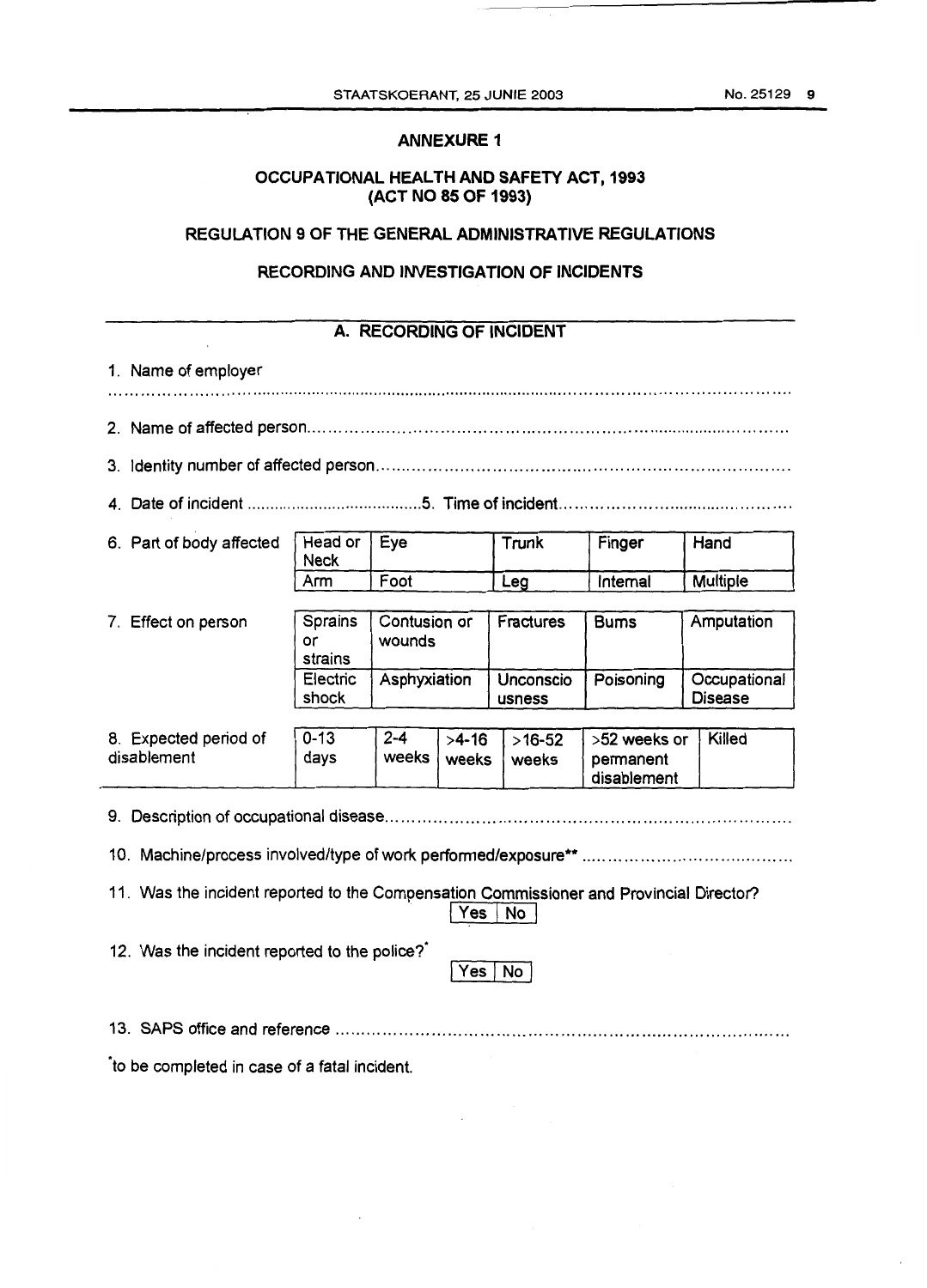$\ddot{\phantom{a}}$ 

\*\* in case of a hazardous chemical substance, indicate substance exposed to

| B. INVESTIGATION OF THE ABOVE INCIDENT BY A PERSON DESIGNATED THERETO                 |           |  |  |  |
|---------------------------------------------------------------------------------------|-----------|--|--|--|
|                                                                                       |           |  |  |  |
|                                                                                       |           |  |  |  |
|                                                                                       |           |  |  |  |
| 4. Short description of incident                                                      |           |  |  |  |
|                                                                                       |           |  |  |  |
|                                                                                       |           |  |  |  |
| 5. Suspected cause of incident                                                        |           |  |  |  |
|                                                                                       |           |  |  |  |
|                                                                                       |           |  |  |  |
| 6. Recommended steps to prevent a recurrence                                          |           |  |  |  |
|                                                                                       |           |  |  |  |
|                                                                                       |           |  |  |  |
|                                                                                       |           |  |  |  |
| Signature of Investigator                                                             | .<br>Date |  |  |  |
| C. ACTION TAKEN BY EMPLOYER TO PREVENT THE RECURRENCE OF A SIMILAR<br><b>INCIDENT</b> |           |  |  |  |
|                                                                                       |           |  |  |  |
|                                                                                       |           |  |  |  |
|                                                                                       |           |  |  |  |
| Signature of employer                                                                 | Date      |  |  |  |
| D. REMARKS BY HEALTH AND SAFETY COMMITTEE                                             |           |  |  |  |
| Remarks                                                                               |           |  |  |  |
|                                                                                       |           |  |  |  |
|                                                                                       |           |  |  |  |
|                                                                                       |           |  |  |  |
| Signature of Chairperson of Health and Safety Committee                               | Date      |  |  |  |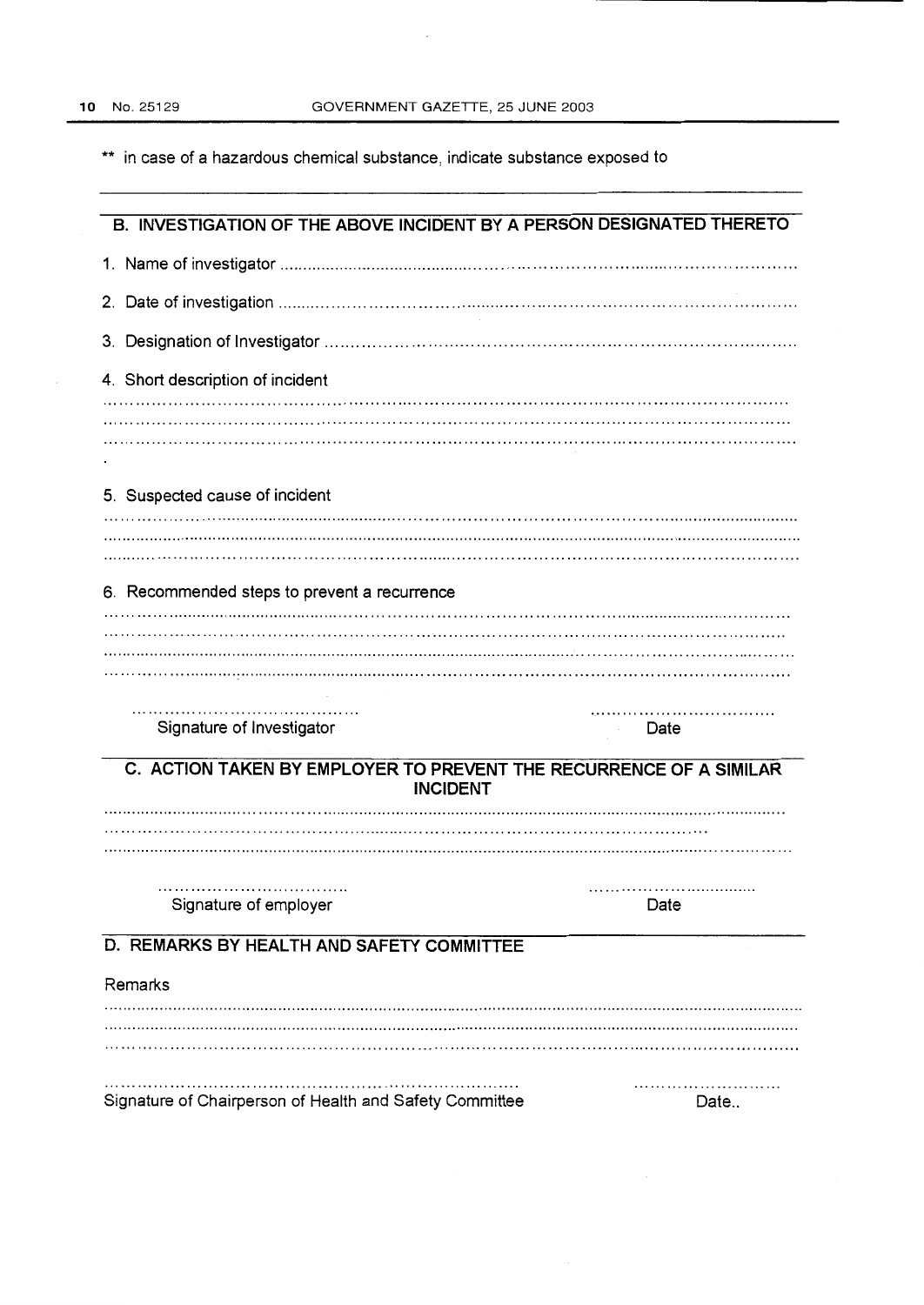#### **ANNEXURE 2**

# **OCCUPATIONAL HEALTH AND SAFETY ACT, 1993 (ACT NO 85 OF 1993)**

# **REGULATION 10 OF THE GENERAL ADMINISTRATWE REGULATIONS**

#### **SUBPOENA TO ATTEND INQUIRY**

| In terms of section 32(2) of the Occupational Health and Safety Act, 1993, you are hereby<br>subpoenaed to appear before me in person at |
|------------------------------------------------------------------------------------------------------------------------------------------|
| evidence regarding                                                                                                                       |
| and to bring with you, and there and then produce to me, those books, writing or things, and<br>persons specified hereunder:             |
|                                                                                                                                          |

Office Stamp

Signature of Inspector ............................................

**Warnirigll** Failure to **obey** this subpoena renders you liable to prosecution.